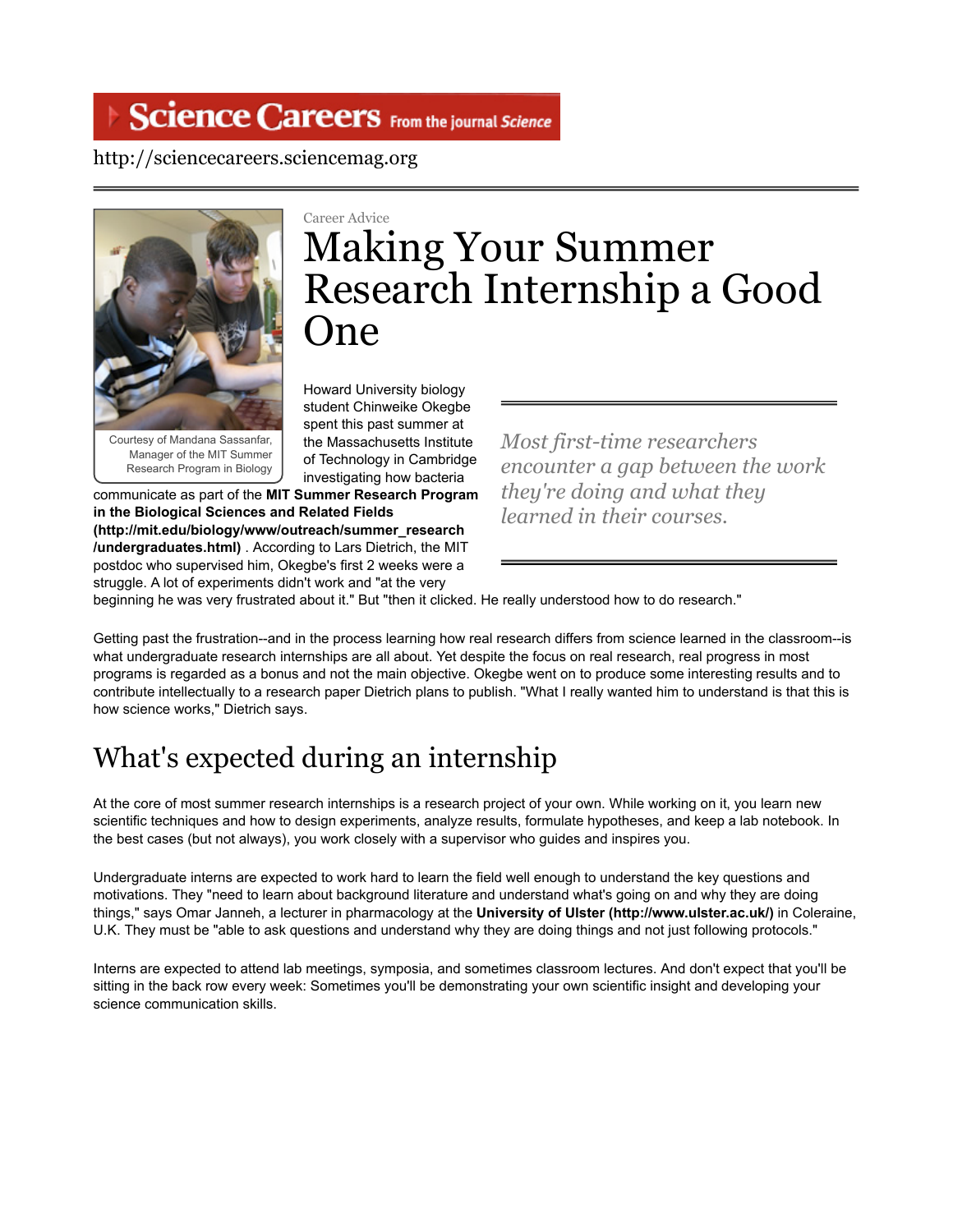

Jonathan Williams

Jonathan Williams

Obtaining interesting scientific results in just a few weeks--most summer internships last for 10 or 12 weeks maximum--isn't likely, and it's usually not the point, Dietrich says. It "is more about experience than output, and we don't expect the students to produce papers for a journal within 10 weeks, " says Jonathan Williams, an associate professor at the **Institute for Astronomy (http://www.ifa.hawaii.edu/)** at the University of Hawaii, Honolulu, who runs the **Research Experiences for Undergraduates (http://www.nsf.gov/crssprgm /reu/reu\_search.cfm)** program there.

Perhaps the most important thing an intern can do is attack scientific challenges with enthusiasm and seriousness. A good summer intern is "absolutely keen on the job and is a good listener and is ready to learn and contribute to whatever is going on in the lab," Janneh says. He or she is also "somebody who is able to work with a team but also be an individual contributor."

### Real Research

A first difficulty for some interns is revising their expectations about the kind of work they'll be doing. "Some summer students come here with a much purer view of what research is than what it actually turns out to be. Much of what people do here is really very dirty work like getting down on your knees, pulling cables, ... working long hours, just sitting around waiting for the beam to come back on," says Michael Doser, a physicist at the European Organization for Nuclear Research near Geneva, Switzerland, who helps run a Summer Student Programme there. Some undergrads also expect to spend most of their time using the lab's expensive equipment, when in fact, in a field such as astronomy, "the data is so complex that one or two nights of data will keep them busy for the entire summer," Williams says.

Most first-time researchers encounter a gap between the work they're doing and what they learned in their courses. Although most class assignments often require you to find predefined answers, research questions are open-ended. Interns should be prepared to see many of their experiments fail--and to learn from each failure.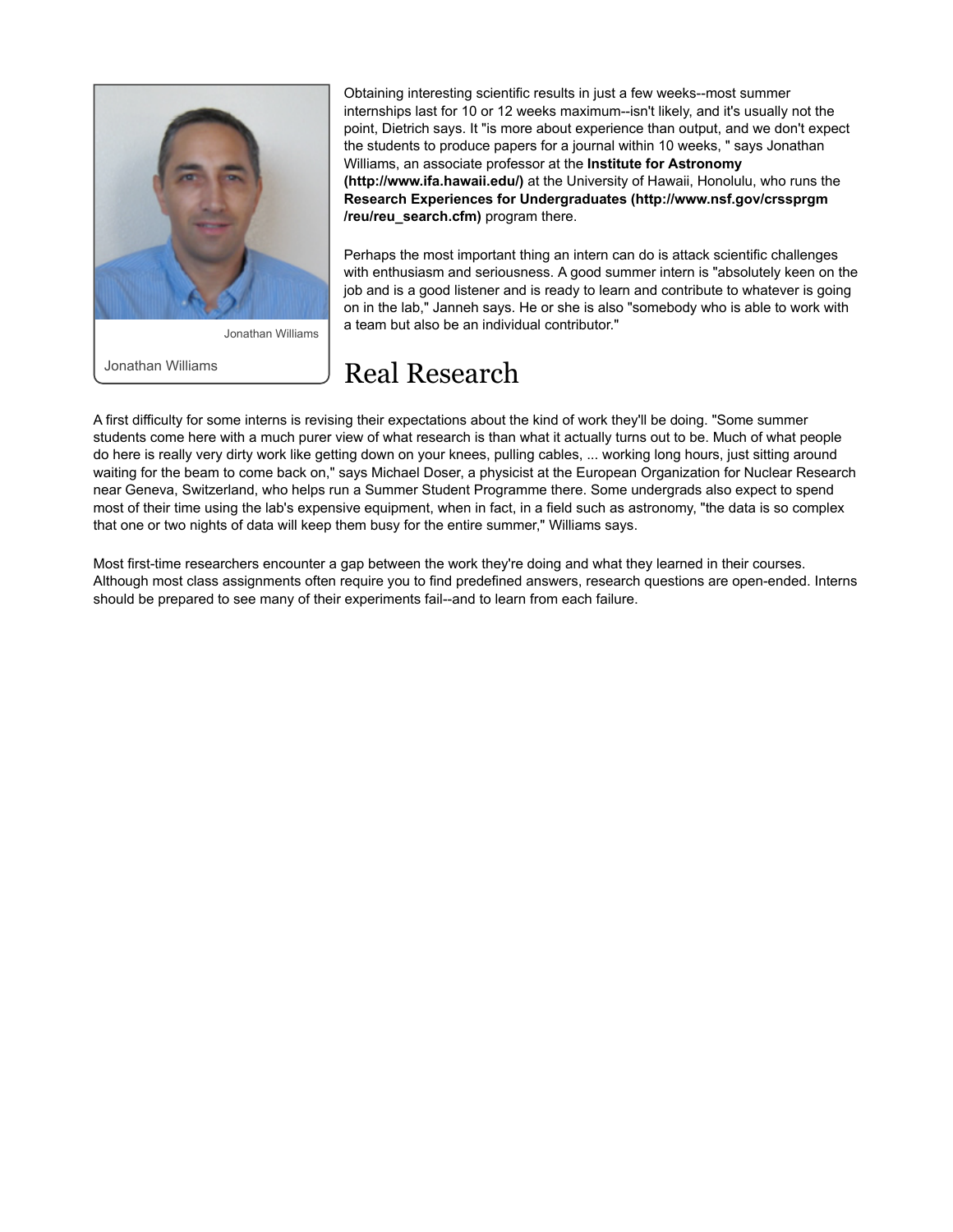

Courtesy of Mandana Sassanfar, Manager of the MIT Summer Research Program in Biology

Okegbe with Lars Dietrich

Another expectation summer researchers may have to revise is how much time supervisors will spend with them. Some students "think they are going to see the mentors every day." But "mentors are pretty busy people, and they will give them a few hours a week," Williams says. So interns must learn to work independently.

# Doing well

Trust is paramount in science, so you need to approach your work with rigor and integrity. Think through your approach and carefully consider every step. "You want to think about doing your experiments and making them fail-proof and really present some convincing evidence that what you are saying is actually true," Okegbe says. "You have to maintain a clear mind and look at data and look at questions objectively and try to solve them without being biased toward any particular solution."

Once the data start coming in, make sure you keep a good lab notebook, because a reliable scientific record is another cornerstone of science. In any laboratory, a good lab notebook makes the data completely clear and provides enough information about your experimental technique to allow another trained scientist to reproduce your work, even years from now. It's important to understand the system of documentation your lab uses, because every system has idiosyncrasies. One big surprise that some interns encounter is that some labs don't have a good system of keeping records. If you find yourself in such a laboratory, raise the standard.

Ask questions, and lots of them--but start by asking them of yourself. Get used to finding your own answers, from books, scientific journal articles, and laboratory colleagues. "The best students ... will be told how to do something, and they will go away and do it, and they'll come back and show you their results," Williams says. "If there is an unexpected problem, they